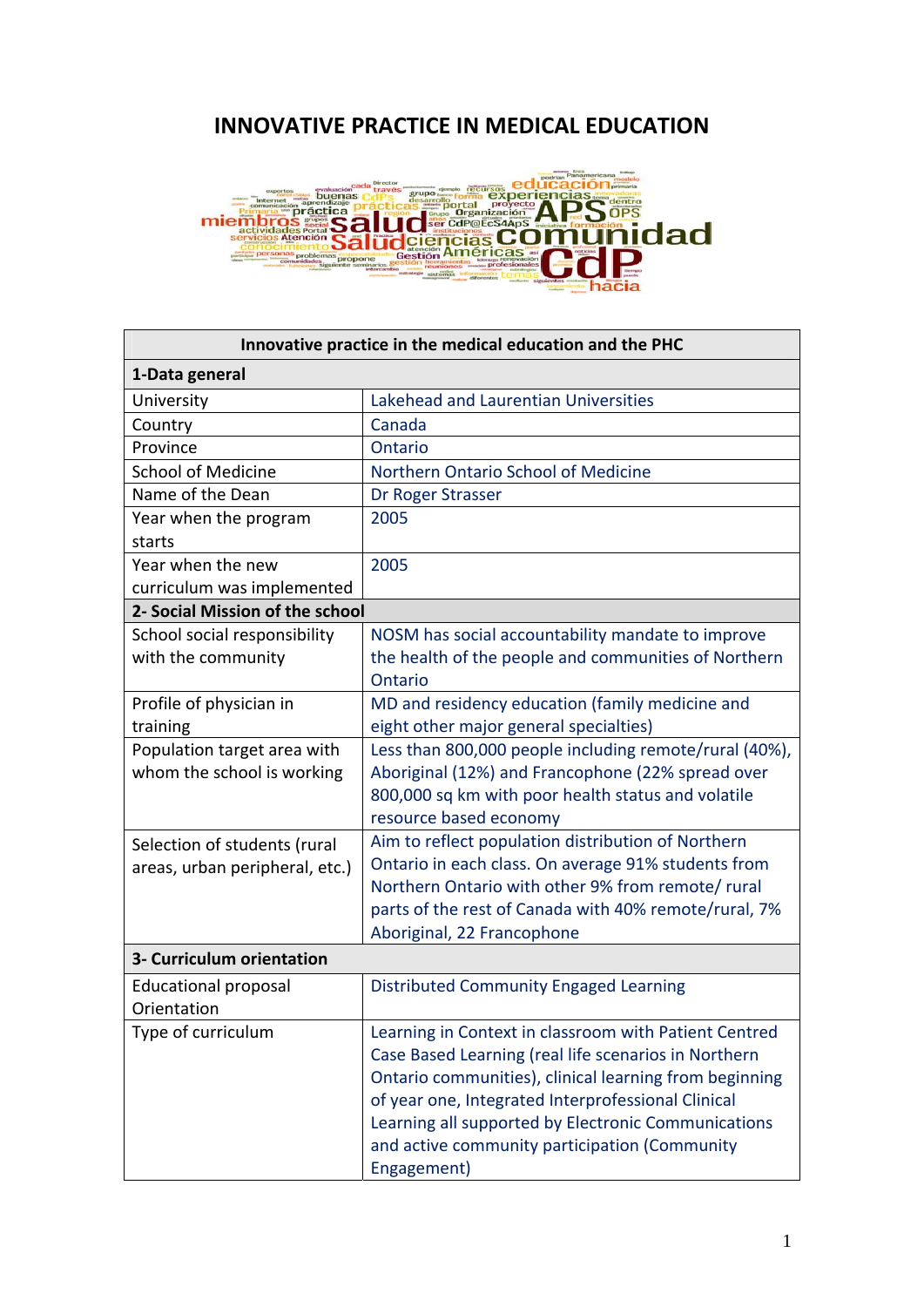| Incorporation of PHC                                         | Five themes woven through four year program include     |  |
|--------------------------------------------------------------|---------------------------------------------------------|--|
| content and social                                           | theme one Northern and Rural Health and theme three     |  |
| determinants                                                 | Social and Population Health                            |  |
| Discipline based integration                                 | Holistic curriculum with no discipline based            |  |
|                                                              | courses/subjects and Longitudinal Integrated Clerkship  |  |
|                                                              | in third year (Comprehensive Community Clerkship)       |  |
| Community clinical                                           | Weekly half day Community Interprofessional Learning    |  |
| experience                                                   | sessions in years one and two; Three 4 week Integrated  |  |
|                                                              | Community Experience attachments in years one and       |  |
|                                                              | two; the Comprehensive Community Clerkship in third     |  |
|                                                              | year (eight months); and family medicine in fourth year |  |
|                                                              | (minimum two weeks)                                     |  |
| 4-Learning opportunities and education-services relationship |                                                         |  |
| Learning in services in the                                  | In addition to the above, students undertake Service    |  |
| <b>Health Services Network and</b>                           | Learning projects addressing issues identified by       |  |
| the communities. Program                                     | communities themselves in years one, two and three.     |  |
| and special features.                                        |                                                         |  |
| Length of study for first level                              | 4 years                                                 |  |
| care students                                                |                                                         |  |
| Agreements and                                               | NOSM has hundreds of collaboration agreements with      |  |
| commitments with health                                      | hospitals and health services, post-secondary           |  |
| service institutions.                                        | education institutions, communication information       |  |
| Teaching-services                                            | technology networks and communities themselves          |  |
| relationship                                                 |                                                         |  |
| Rotary internship                                            | The rotating internship is integrated into residency    |  |
|                                                              | training for family medicine and all other specialties  |  |
| Mandatory final practice                                     | There is no mandatory practice after graduation;        |  |
|                                                              | however, many students commit to rural return of        |  |
|                                                              | service for financial support while studying            |  |
| 5- Teaching-learning process                                 |                                                         |  |
| Research Action as learning                                  | Students undertake required research projects during    |  |
| strategy                                                     | the Integrated Community Experience in first year and   |  |
|                                                              | the Comprehensive Community Clerkship in third year     |  |
| New knowledge generation                                     | In addition, many students undertake research           |  |
|                                                              | supported by summer research studentships               |  |
| New modalities approaches                                    | Holistic cohesive curriculum with five themes, learning |  |
| and educational strategies                                   | in context, longitudinal learning, integrated           |  |
|                                                              | interprofessional clinical learning and distributed     |  |
|                                                              | community engaged learning                              |  |
| Educator and students' role                                  | <b>Facilitator and collaborator</b>                     |  |
| Teamwork                                                     | Small case based learning, community                    |  |
|                                                              | interprofessional learning and integrated clinical      |  |
|                                                              | learning                                                |  |
| Types of training activity                                   | Family medicine and eight other major general           |  |
|                                                              | specialties                                             |  |
| Use of Internet and new                                      | Distributed learning includes audio/video connections   |  |